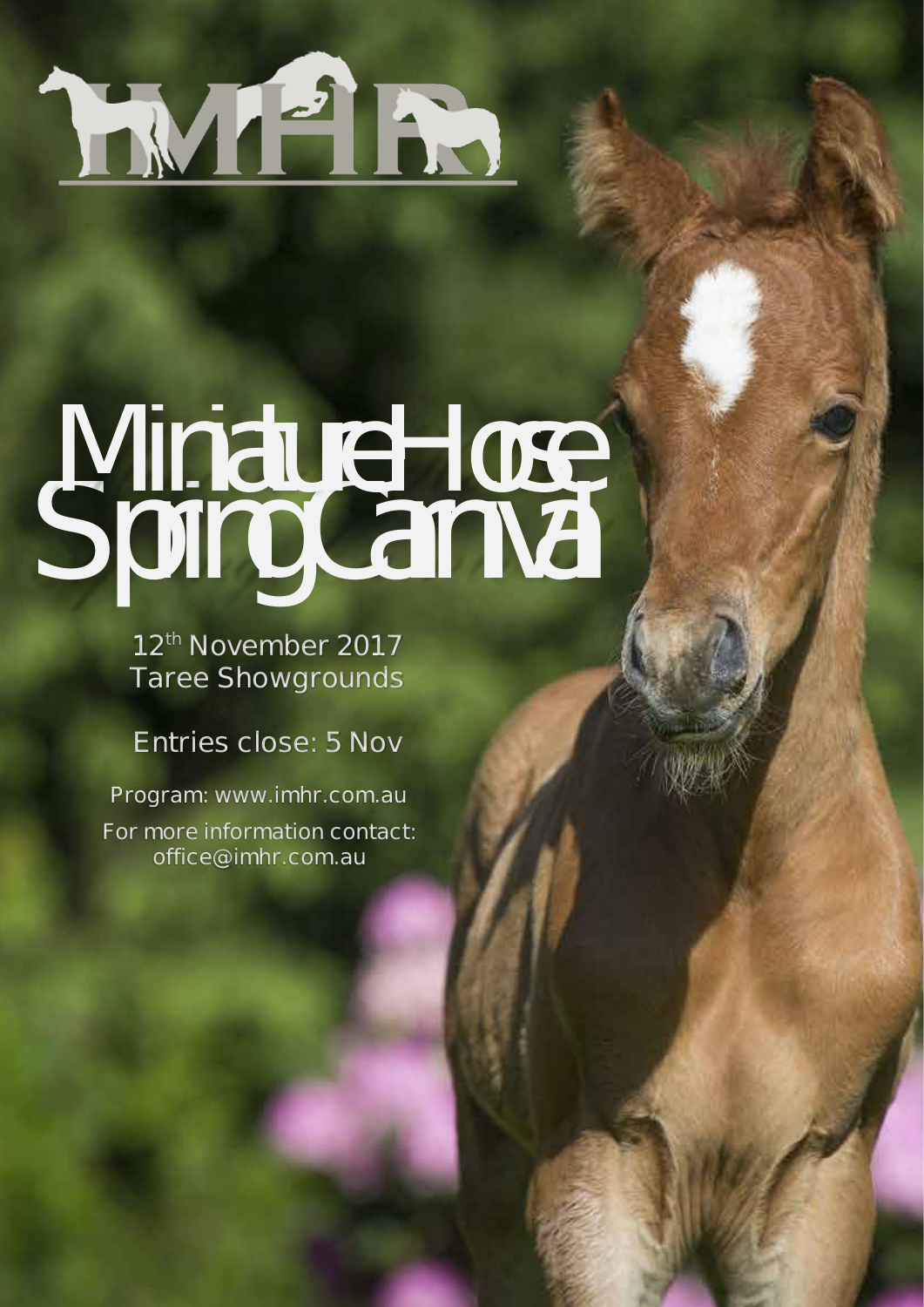**Miniature Horse Spring Carnival** 



Taree Showgrounds

All classes \$12 per class – Entries close  $5<sup>th</sup>$  November (NO entries on the day)

### **Sunday 12th November - 9am start**

#### **Miniature Ponies**

- 1. Best Presented Miniature Pony (not elig. Champion)
- 2. Miniature Pony Filly Yearling
- 3. Miniature Pony Filly 2 years and under
- Champion & Reserve Junior Filly
- 4. Miniature Pony Mare 3 years
- 5. Miniature Pony Mare 4 years and over
- Champion & Reserve Senior Mare
- 6. Miniature Pony Colt Yearling
- 7. Miniature Pony Colt 2 years Champion & Reserve Junior Colt
- 8. Miniature Pony Stallion 3 years
- 9. Miniature Pony Stallion 4 Years & Over
- Champion & Reserve Senior Stallion
- 10. Miniature Pony Gelding 2 years & Under
- 11. Miniature Pony Gelding 3 Years & Over
- Champion & Reserve Gelding
- **Supreme Miniature Pony Exhibit**

#### **Small Ponies**

- 12. Best Presented Small Pony (not elig. Champion)
- Small Pony Filly 2 years and under
- 14. Small Pony Mare 3 Years and over
- Champion & Reserve Senior Small Pony Filly or Mare
- Small Pony Colt 2 years and under
- 16. Small Pony Stallion 3 Years and over
- Champion & Reserve Senior Small Pony Colt or Stallion
- 17. Small Pony Gelding 2 Years and under
- 18. Small Pony Gelding 3 Years and over
- Champion & Reserve Senior Small Pony Gelding

#### **Supreme Small Pony Exhibit**

- 19. Classic Head Miniature Pony<br>20. Classic Head Small Pony
- Classic Head Small Pony
- 21. Classic Trot Miniature Pony<br>22. Classic Trot Small Pony
- 22. Classic Trot Small Pony<br>23. Best Coloured Miniature
- Best Coloured Miniature or Small Pony

#### **Miniature Horse Halter Parade**

- 24. Best Presented Miniature Horse (not elig. Champion)
- 25. Miniature Horse Filly Yearling
- 26. Miniature Horse Filly Two Year Old
- Champion & Reserve Junior Filly
- 27. Miniature Horse Mare 3 Years old
- 28. Miniature Horse Mare 4 Years & over
- Champion & Reserve Senior Mare
- 29. Miniature Horse Colt Yearling
- 30. Miniature Horse Colt Two Year Old
- Champion & Reserve Junior Colt
- 31. Miniature Horse Stallion 3 Years old
- 32. Miniature Horse Stallion 4 Years & over
- Champion & Reserve Senior Stallion
- 33. Miniature Horse Gelding Yearling
- 34. Miniature Horse Gelding 2 years old
- Champion & Reserve Junior Gelding<br>35. Miniature Horse Gelding 31 Miniature Horse - Gelding 3 Years Old
- 36. Miniature Horse Gelding 4 Years & Over
- Champion & Reserve Senior Gelding
- **Supreme Junior | Supreme Senior Miniature Exhibit**

#### **Small Horse Halter Parade**

37. Best Presented Small Horse (not elig. Champion) Small Horse - Filly Yearling 39. Small Horse - Filly Two Year Old Champion & Reserve Junior Small Horse Filly 40. Small Horse - Mare 3 Years old 41. Small Horse - Mare 4 Years & over Champion & Reserve Senior Small Horse Mare 42. Small Horse - Colt Yearling 43. Small Horse - Colt Two Year Old Champion & Reserve Junior Small Horse Colt 44. Small Horse - Stallion 3 Years old 45. Small Horse - Stallion 4 Years & over Champion & Reserve Senior Small Horse Stallion 46. Small Horse - Gelding Yearling 47. Small Horse - Gelding 2 Years Old Champion & Reserve Junior Small Horse Gelding 48. Small Horse - Gelding 3 Years Old 49. Small Horse - Gelding 4 Years & Over Champion & Reserve Senior Small Horse Gelding

**Supreme Junior | Supreme Senior Small Horse Exhibit**

#### **Little Horse Halter Parade**

- 50. Best Presented Little Horse (not elig. Champion)
- 51. Little Horse Filly 2 years and under
- 52. Little Horse Mare 3 Years and over
- Champion & Reserve Senior Little Horse Filly or Mare
- Little Horse Colt 2 years and under
- 54. Little Horse Stallion 3 Years and over
- Champion & Reserve Senior Little Horse Colt or Stallion
- Little Horse Gelding 2 Years and under
- 56. Little Horse Gelding 3 Years and over
- Champion & Reserve Senior Little Horse Gelding

**Supreme Little Horse Exhibit**

#### **Phar Lap Memorial Supreme Gelding of Show Open to all junior and senior champion geldings**

#### **Classic Head classes (Miniature, Small and Little Horse only)**

- 57. Classic Head Junior Male<br>58. Classic Head Senior Male
- 58. Classic Head Senior Male<br>59. Classic Head Junior Fema
- Classic Head Junior Female
- 60. Classic Head Senior Female

#### **Colour classes (Miniature, Small and Little Horse only)**

- 61. Best Dilute Colour
- 62. Best Solid Colour
- 63. Best Broken Colour
- 64. Best Spotted Colour<br>65. Best Taffy Colour
- Best Taffy Colour
- 66. Best Any Other Colour

#### **Best Coloured Exhibit**

- 67. Classic Trot Miniature Horse
- 68. Classic Trot Small Horse
- 69. Classic Trot Little Horse